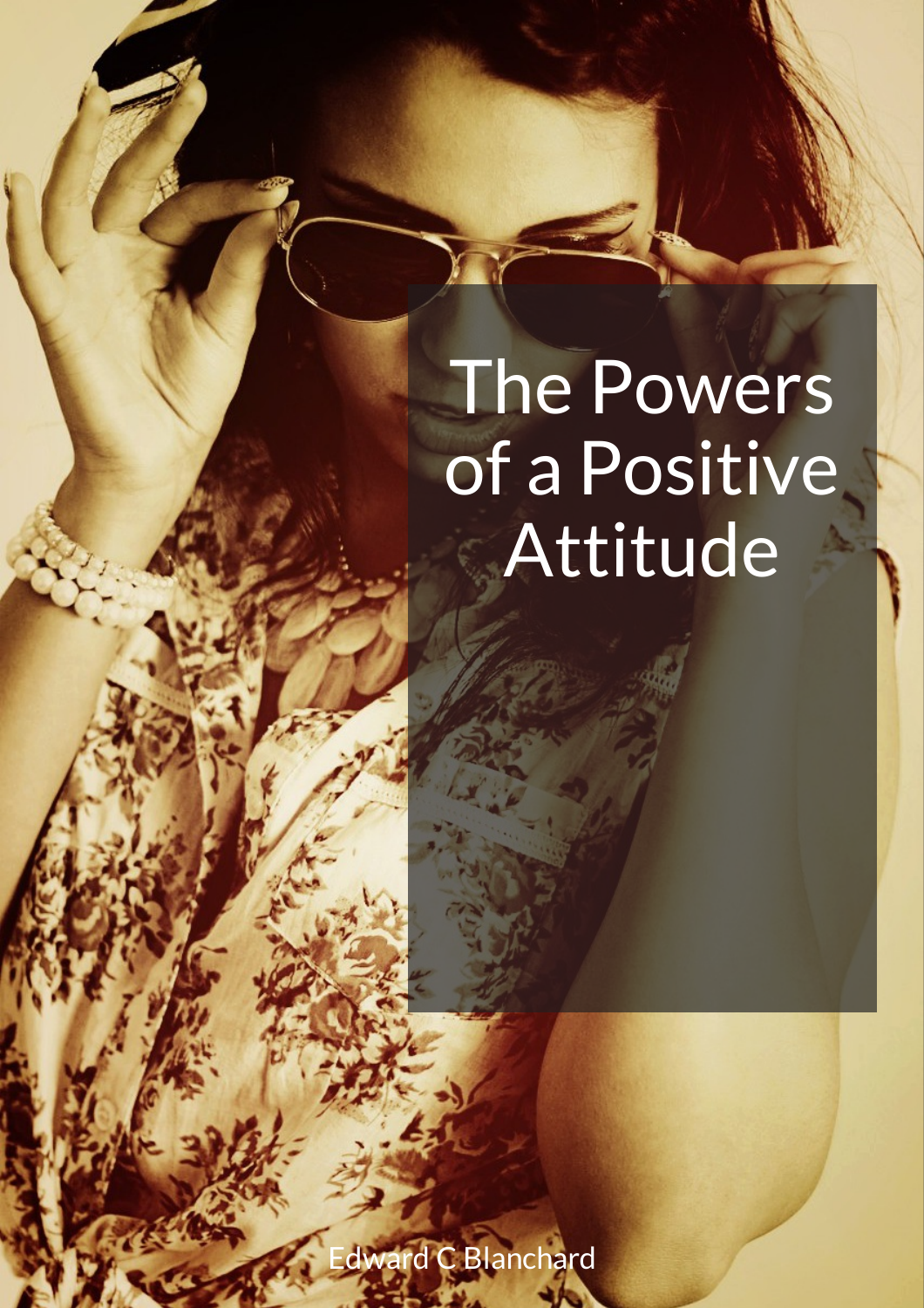I am going to ask you to something very weird right now. First of all, I want you to listen to your thoughts. Now tell me, what thoughts fill your head? Would you label them as positive, or negative?

Now let's say you are walking down the street with these thoughts. Do you think anyone who would meet you would be able to tell you what's on your mind?

The answer to number one is up to you. But, the answer number two can be pretty generic. Although people will not be able to tell you exactly what you think, they will more or less have an idea of how you are feeling.

Here's another question. When you enter a party filled with friends, do they all fall silent as if something terrible had happened? Or does everybody there perk up as if waiting for something exciting to happen?

You know what? The answer to all these depends on your frame of mind.

#### THOUGHTS ARE VERY POWERFUL

Thoughts are very powerful. They affect your general attitude. The attitude you carry reflects on your appearance, too – unless, of course, you are a great actor.

And it doesn't end there. Your attitude can also affect people around you.

The type of attitude you carry depends on you. It can be either positive or negative.

Positive thoughts have a filling effect. They are admittedly invigorating. Plus, the people around the person carrying positive thoughts are usually energised by this type of attitude.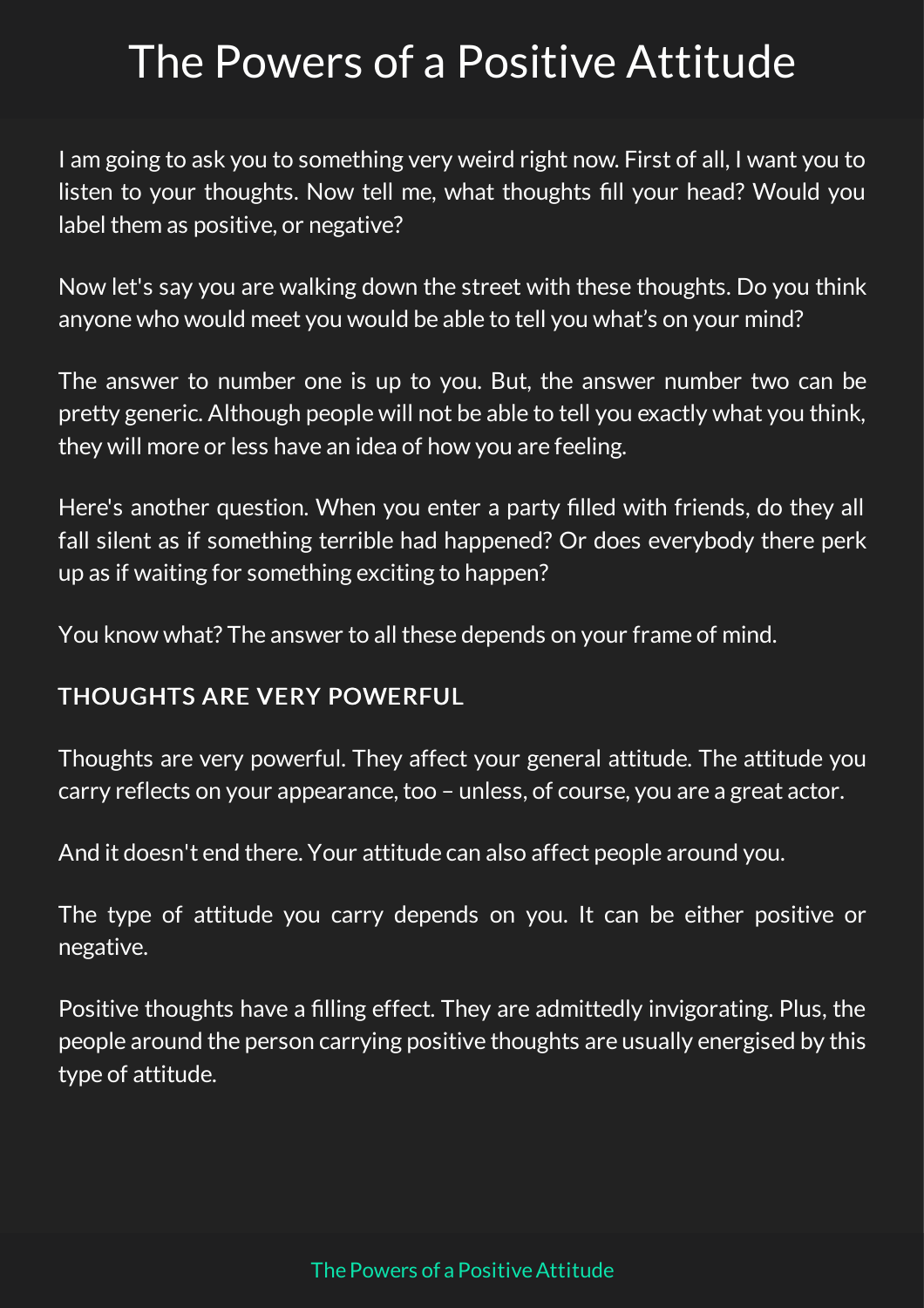Negative thoughts on the other hand have a sapping effect on other people. Aside from making you look gloomy and sad, negative thoughts can turn a festive gathering into a funeral wake.

A positive attitude attracts people, while a negative attitude repels them. People tend to shy away from those who carry a negative attitude.

#### CHOOSE TO FOLLOW ON THE POSITIVE THINGS

We can also define attitude as the way of looking at the world. If you choose to focus on the negative things in the world, more or less you have a negative attitude brewing up. However, if you choose to focus on the positive things, you are more likely carry a positive attitude.

You have much to gain from a very positive attitude. For one, studies have shown that a positive attitude promotes better health. Those with this kind of attitude also have more friends. projecting a positive attitude also helps one to handle stress and problems better than those who have a negative attitude.

A positive attitude begins with a healthy self-image. If you will love the way you are and are satisfied, confident, and self-assured, you also make others are around feel the same way.

A negative attitude, on the other hand, has, of course, an opposite effect. So, carrying a negative attitude has a twofold drawback. You feel bad about yourself, and you make others feel the same way.

#### THINK HAPPY THOUGHTS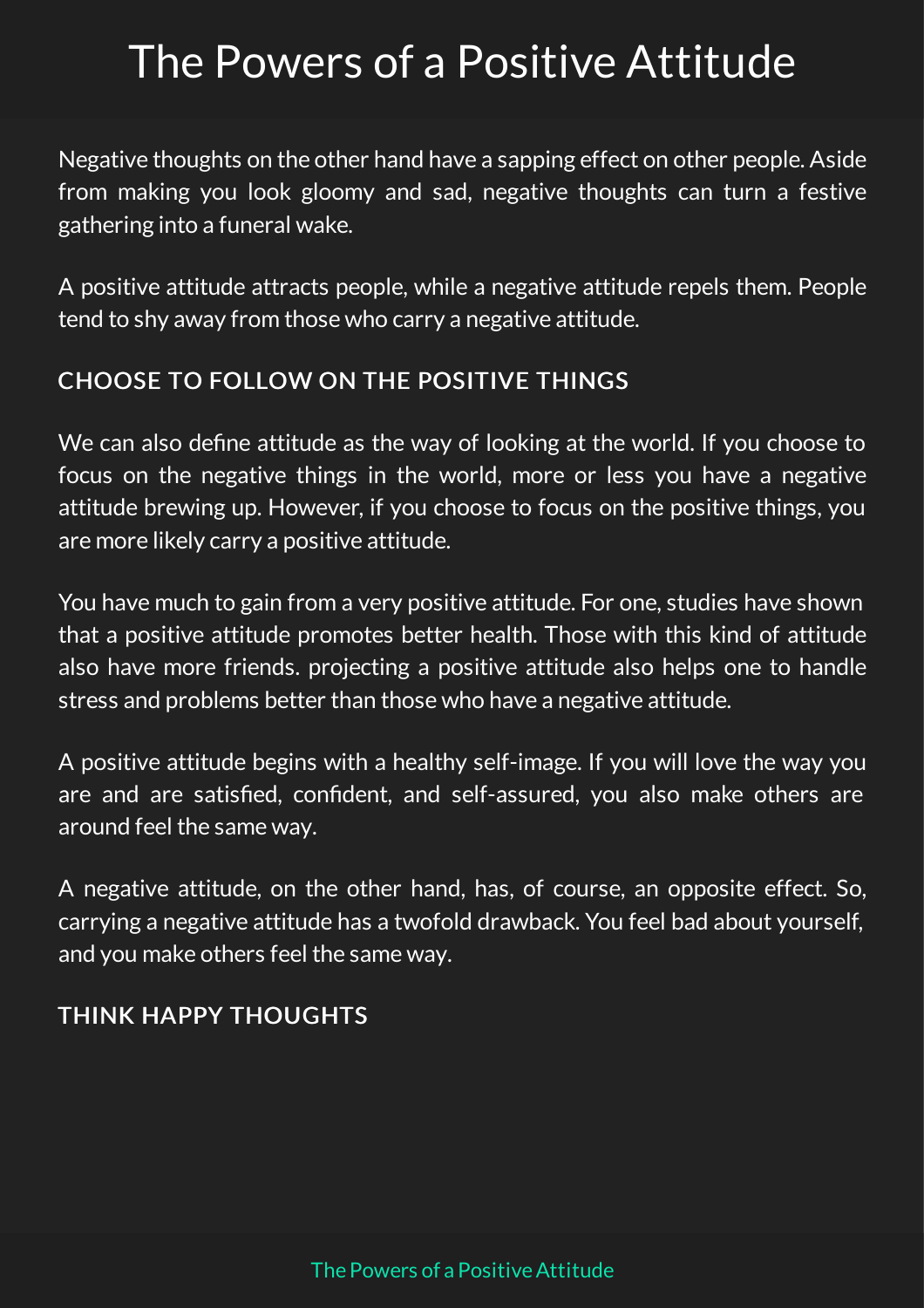If you want to have a positive attitude, you have to feature healthy thoughts. This is probably very hard to do nowadays since, all around us, the media feeds us nothing but negative thoughts. A study shows that for every 14 things a parent says to his or her child, only one is positive. This is truly a saddening thought.

If you want a healthier outlook in life, you need to think happy thoughts, and you have to hear positive things as well. So, what can you do? Well, for starters, you could see a funny movie, you could play with the children, spend some time telling jokes with friends. All these activities fill you with positive stimuli, which in turn promotes positive attitude.

Although it is impossible to keep ourselves from the negative things around us, you can still carry a positive attitude by focusing on the good things, the positive things in life.

#### WHY DO PEOPLE CHOOSE A NEGATIVE ATTITUDE?

And this positive attitude you now carry can be of benefit to other people. Sometimes when other people feel down, the thing people mostly do is try to give them advice. But sometimes, all they need is somebody to sit by them, and listen to them. If you have a positive attitude you may be able to cheer them up without even having to say anything.

If positive attitude is really great, why do people choose to adopt a negative attitude instead? One who carries a negative attitude may be actually sending a signal for attention. Before you get me wrong, feeling sad, angry, or gloomy is not wrong itself. But dwelling on these thoughts for far too long is not healthy either. There is a time to mourn.

As always, if you are beset by troubles, even in your darkest hour, focus on the good things in life, you will always have hope. Problems become something you can overcome.